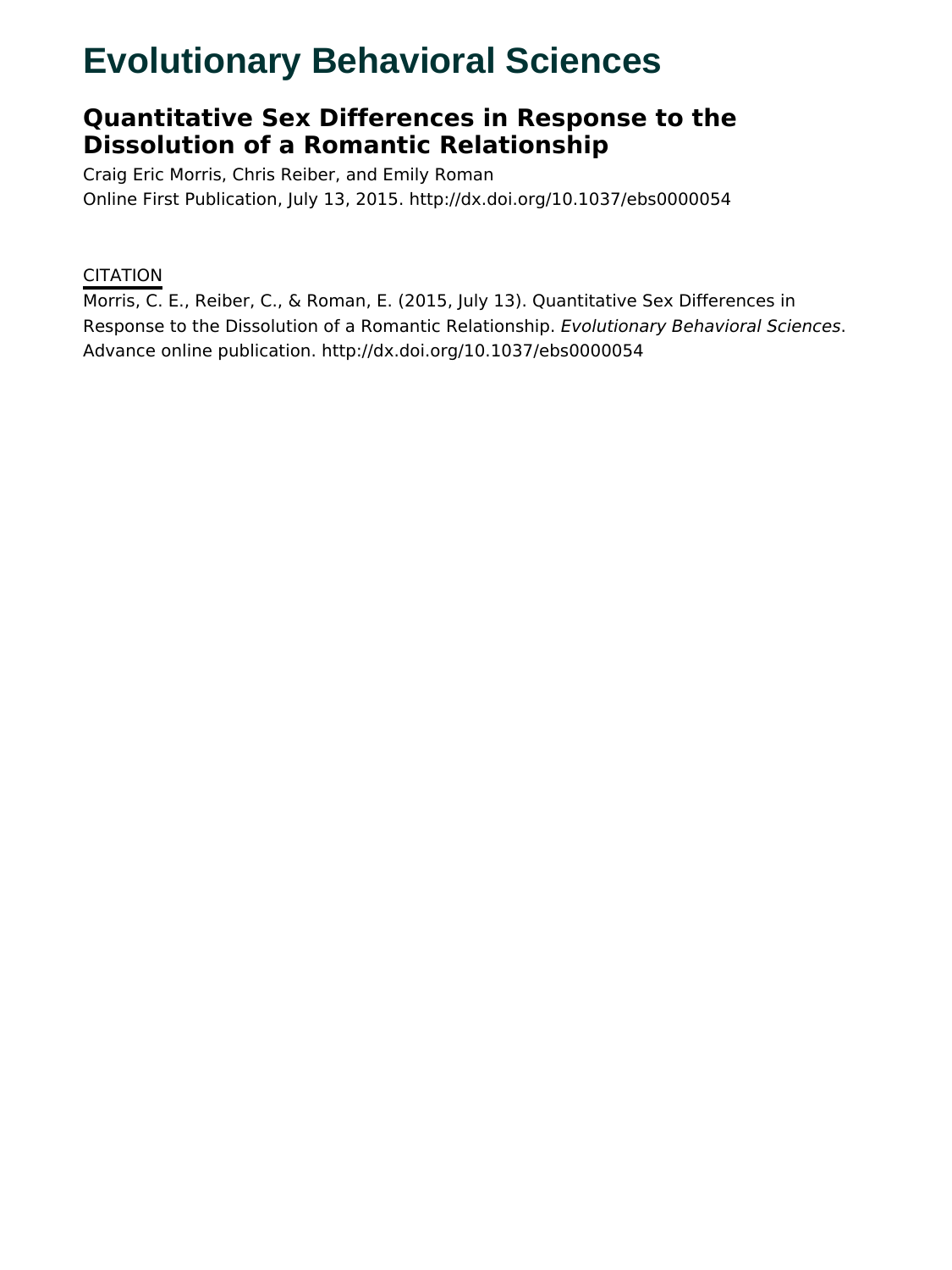### Quantitative Sex Differences in Response to the Dissolution of a Romantic Relationship

Craig Eric Morris and Chris Reiber Binghamton University (SUNY)

Emily Roman University College London

We gathered data that would allow us to examine evolutionarily informed predictions regarding emotional and physical responses to a breakup—a cluster of correlated responses we refer to as postrelationship grief (PRG). We tested predictions of the existing biological model of human mating and looked to replicate or expand on the extant literature by surveying 5,705 participants in 96 countries ( $M_{\text{age}} \approx 27$  years). Seventy-five percent of respondents experienced a breakup and 75% of those individuals experienced multiple breakups. Most responses differed significantly by sex. Emotional response was more severe than physical, with women expressing higher levels than men in each instance. Distribution of responses was similar between sexes. Intensity of emotional response for both sexes was notable: median (and mean) response of nearly 7 (of 10). Component responses, both physical and emotional, again showed significant variation but similar distributions. Women initiated breakups more frequently. Rejected individuals experienced higher PRG levels than those initiating the breakup or breakups via mutual agreement; however, the PRG experience was still relatively severe for both parties. "Lack of communication," was the most prevalent breakup cause. This initial investigation suggests that PRG requires continued study.

*Keywords:* relationship termination, sex differences, breakups, sexual strategies theory, postrelationship grief

Romantic relationships appear to be a universal human experience (Fisher, 1995; Jankowiak, 1995). Most individuals will enter and exit a series of romantic relationships throughout their lifetimes based on their varying needs for romance, physical and emotional support, and sexual exclusivity (Fisher, 2006a, 2006b; Jankowiak, 2008). For the majority of individuals, this process is cyclical; most relationships are not "for life"—individuals will experience failed relationships before (possibly) forming a lifelong pair bond (Buss, 2003; Fisher, 2005). Extant research has shown that upward of 85% of individuals will experience at least one romantic relationship dissolution in their lifetime (Battaglia, et al., 1998; Morris & Reiber, 2011). The formation and maintenance of romantic relationships is well represented in evolutionary research. From Trivers's (1972) parental investment model to Symons's (1979) biological model of human mating, through Buss's (2003) sexual strategies model of human sexual interactions, the proximate mechanisms and behaviors (e.g., physical attraction, mate guarding, sex) and ultimate causation (i.e., reproductive success) of human romantic attachments have been major topics of study for human behavioral ecologists and evolutionary psychologists. However, from an evolutionary perspective, the termination of romantic relationships is less well-studied.

Loss of a partner generally provokes concomitant emotional reactions. In *The Nature of Grief*, Archer (1999) explored grief induced by

Craig Eric Morris and Chris Reiber, Department of Anthropology, Binghamton University (SUNY); and Emily Roman, Department of Psychology, University College London.

We thank Binghamton University's Evolutionary Studies Program (EvoS), which provided two grants in support of the project. We thank Sheena Finlayson of Binghamton University for her enthusiastic assistance with this ongoing research program.

Correspondence concerning this article should be addressed to Craig Eric Morris, Department of Anthropology, Binghamton University (SUNY), P.O. Box 6000, Binghamton, NY 13902. E-mail: craig.eric.morris@gmail.com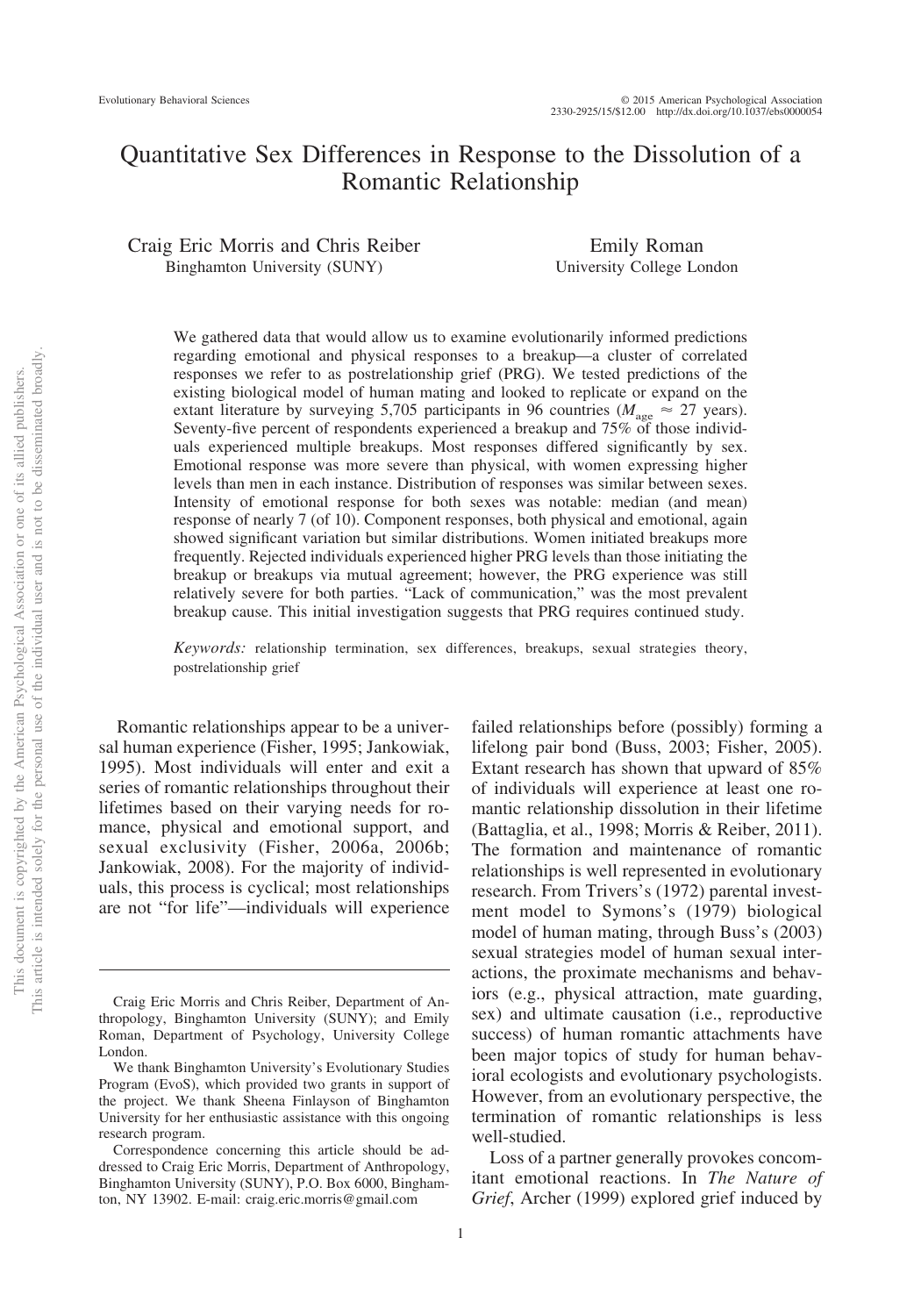widowhood, arguing that such grief is a result of a "trade-off" between costs and benefits. Humans establish romantic bonds that have multiple advantages and great adaptive value but there is a cost—a series of emotions and behavioral responses—if a partner dies. Archer called this "the cost of commitment" (p. 62). Importantly, these responses are often magnified by concurrent (possibly preexisting) mental and physical traits of the individuals involved in the breakup (e.g., anxiety, addictions, depression; Barbara & Dion, 2000; Fisher, 2004; Mearns, 1991). Grief often leads to depression that is often accompanied by, and inextricable from, related states (e.g., sadness, demoralization, guilt, boredom) (Keller & Nesse, 2005). Nesse suggested that the failure of "major social enterprises" (e.g., romantic relationship, friendships, careers) often leads to grief and serious depression. Although the term *breakup* is a colloquialism, it will be used here as a way of differentiating relationships dissolved by the choice of one or more of the partners (the focus of this study) from those terminated by the death of a partner.

Breakups trigger an interrelated series of emotions and behaviors (Bakermans-Kranenburg & van IJzendoora, 1997; Barbara & Dion, 2000; Fisher, 2006a; Morris & Reiber, 2011). Boelen and Reijntjes (2009) found that those who had preexisting issues with depression and anxiety expressed stronger emotional problems following a breakup. A longitudinal study on forecasting error found that those who were more in love with their partners, who thought it was unlikely that they would soon enter a new relationship, and who did not initiate the breakup, made especially inaccurate predictions about their responses to the breakup (Eastwick et al., 2008). Fisher (2004) has argued that "We humans are soft-wired to suffer terribly when we are rejected by someone we adore" (p. 1). After studying individuals who had recently suffered a breakup, Fisher concluded that: (a) being rejected in love is among the most painful experiences a human being can endure; (b) deserted lovers often become obsessed with winning back their former mate; (c) separation anxiety is expected; and (d) "abandonment rage" is likely, particularly in men. We argue that, in many relationships, Archer's "cost of commitment" must also be paid after a breakup, initiating a complex suite of emotional states (e.g.,

depression, sadness, anxiety, rage), physical responses (e.g., insomnia, eating disorders, panic attacks), and behaviors that we refer to as *postrelationship grief* (PRG; Morris & Reiber, 2011).

Evolutionary approaches to romantic and sexual relationships in humans are well represented in the psychological and biocultural literature. Drawing from the parental fitness model of Trivers (1972), Symons (1979) proposed a model of human pair bonds based on gamete size and mobility, in which women are predicted to invest more physical and emotional resources in a romantic relationship than men, due to the requisite evolved biological costs of a possible pregnancy. Men, if they choose, can exit a mating encounter with no risk of additional biological cost. The relatively low cost to men leads to predictions of higher male promiscuity (Symons, 1979). This is the "investment model" of human pair bonding. Buss (2003) extended this line of reasoning to include the "men compete/women chose" model of pair bonding. This model proposed that men must acquire and situate their resources in such a way that they can win intrasexual competitions and secure mating partners who are carefully evaluating men based on their resource acquisition, display, and deployment (Buss, 2003). Additionally, Clutton-Brock and Vincent (1991) demonstrated the sex that has a faster potential reproductive rate (in this case, men) will face higher intrasexual competition for mates while the sex with a slower reproductive rate (women) will be more selective when choosing potential mates.

In short, (a) men must compete among themselves for mate access to a higher degree than women and are more prone to want multiple mates (Schmitt, Shackelford, & Buss, 2001); and (b) women, in general, are expected to be more selective in choosing a mate, particularly when employing a long-term mating strategy because they are likely to need various forms of assistance (e.g., time, energy, resources) to reproduce successfully (Buss & Shackelford, 2008). However, conflicting predictions concerning males' responses to breakups can be derived from these premises. If males are selected to be highly competitive and promiscuous, the termination of a relationship should not be particularly traumatic to males, because they will quickly move to another female. However,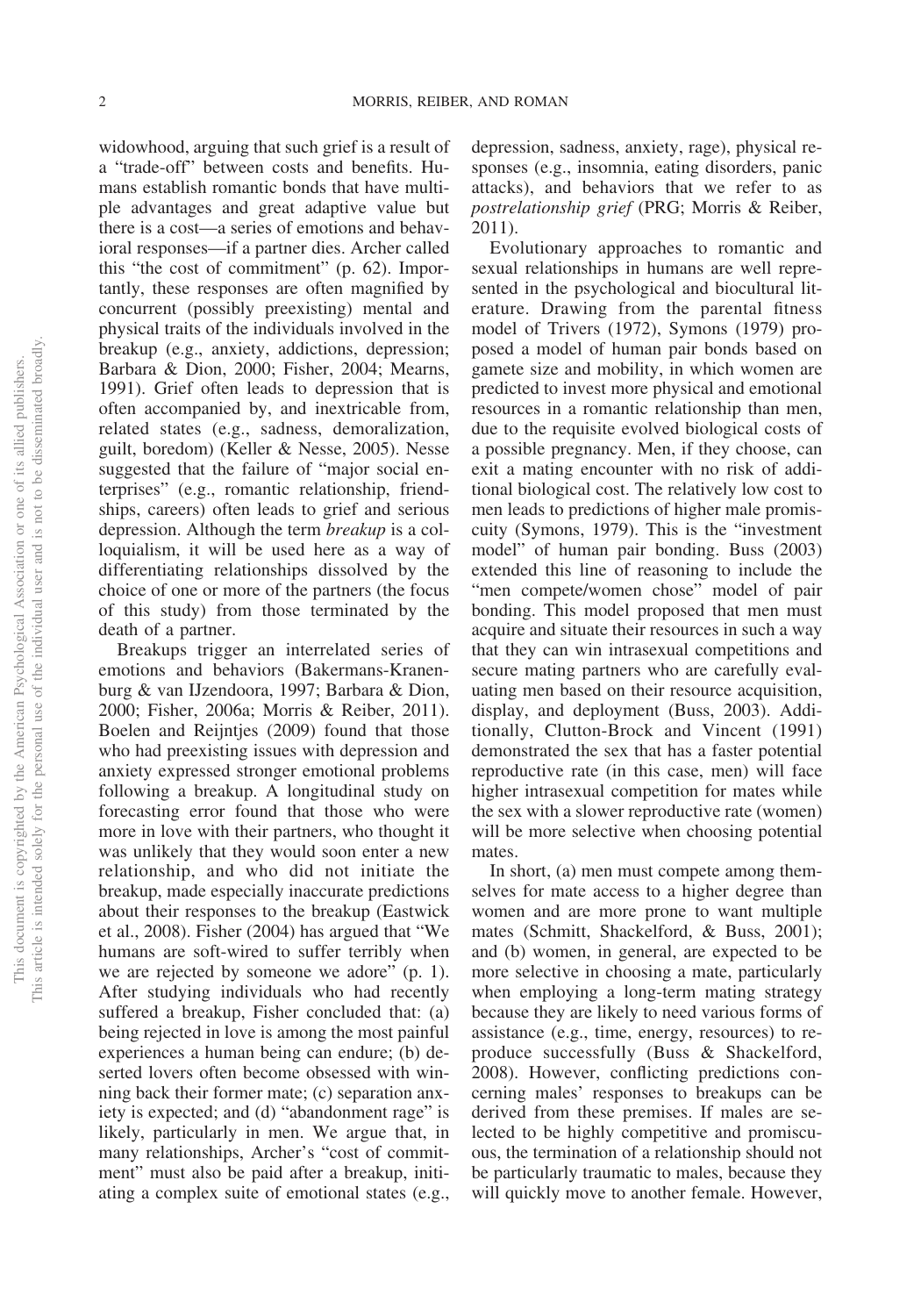if females are particularly choosy concerning partners, the termination of a relationship should be highly traumatic for males, because they may expect to have a difficult time accruing a new mate. In addition, it is likely that those employing a short-term mating strategy (both women and men) may experience breakups differently than those employing a longterm strategy. However, we know of no current metric that allows for inclusion of this variable, because it has been argued that individuals are likely not consciously aware of the particular mating "strategy" they are employing at any given time (Buss, 2003).

Breakups happen to the majority of individuals at some point in their life, usually more than once, and have the potential to be one of the most traumatic experiences individuals may ever face in their lives (Chung et al., 2003; Fisher, 2004). As part of sexual strategies theory, Buss enumerated the causes for failure of romantic relationships for ancestral humans. These include: partner imposing unacceptable costs, lost resource availability due to illness or injury, infertility, infidelity, lost mating opportunities, compelling mating alternatives becoming available, inadequate care for children, psychological abuse, physical abuse, and death of a partner (Buss, 2003; Schmitt & Shackelford, 2003). More recently, Wade (2012) demonstrated that *sexual conflict*—which may include, but is not limited to infidelity (e.g., unmet sexual expectations, insufficient communication regarding sexual behaviors)—is a cause for relationship dissolution; in this particular instance, it the man who is more likely to initiate the breakup with the woman. In a pilot study of 1,735 university students, Morris and Reiber (2011) found that for individuals who had experienced a breakup: the termination of a romantic relationship elicited dramatic physical and emotional responses in over 95% of respondents and both men and women experienced PRG with virtually identical frequency and intensity, but expressed PRG very differently.

One study that explored the cause of and responses to breakups using an explicit evolutionary model found that women had more negative feelings following a breakup than men (Perilloux & Buss, 2008). This finding contrasted with previous studies that suggested it is men who experience breakups with stronger negative emotions than women (Choo et al.,

1996; Sprecher, 1994; Sprecher et al., 1998). Perilloux and Buss (2008) also found that women tend to report more personal growth after breakup, which mirrors the findings of other research (Bevvino & Sharkin, 2003; Mearns, 1991; Tashiro & Frazier, 2003). A major finding of Perilloux and Buss was that those who initiated the breakup had significantly different emotional responses than those who were rejected.

In contrast to most previous work in this area, which been based on small college samples, the current study undertook to investigate breakups in a large-scale population-based sample including variables related to more representative ranges of cultural, temporal, and sexual ecologies. We set out to investigate whether results from earlier work would be replicated in a large sample and whether existing and expanded predictions about breakup response are supported. We predicted that men and women would vary in their expression of PRG behavior, but that the intensity of the experience would be more similar than we would expect by using the men compete/women chose model. We predicted that the party who was rejected in the relationship would suffer higher overall PRG but we also predicted that, in most instances, both parties would suffer relatively high PRG levels. We sought to explore the causes of relationship dissolution and to evaluate whether the predicted evolutionary causes (e.g., male infidelity, infertility) would be represented in a large, cross-cultural population. Lastly, we sought to explore the intensity and expression of PRG in a large population to evaluate whether the experiences reported by this population would differ from or replicate prior findings (Perilloux & Buss, 2008; Morris & Reiber, 2011).

#### **Method**

Two studies were conducted online between June 2012 and March 2013. The invitations and survey questions were only offered in English. A secure link led to the survey instructions. Participants were told this was an academic survey about past romantic relationship experiences, that responses were confidential, and that they: were not obligated to answer all questions, could quit the survey at any time, and could take as much time as needed (although each survey was designed to be completed in approximately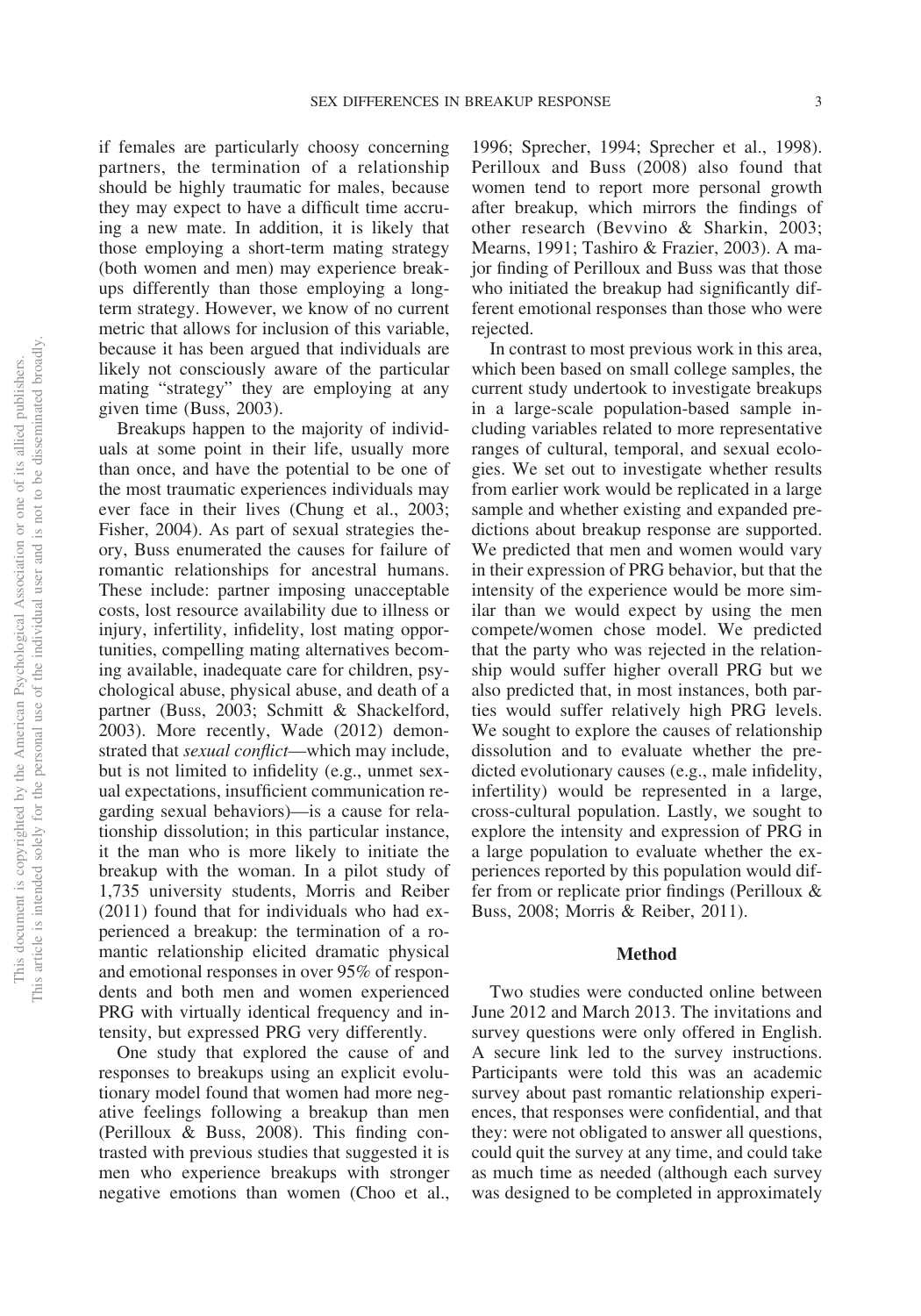15 min). Respondents could not access either survey until agreeing to participate in the study, and were given contact information for the principal investigator if they had questions or concerns related to the study. No tangible material or monetary compensation was offered to participants. This method of acquiring an informed consent follows the recommendations of the Board of Scientific Affairs' Advisory Group on the Conduct of Research on the Internet (Kraut et al., 2004). The surveys were hosted by Qualtrics, which has SAS 70 Certification and meets the privacy standards of the Health Insurance Portability and Accountability Act. Qualtrics provides a filter option that permits only one survey submission from any individual IP address to prevent "ballot stuffing." This filter option was in effect for both surveys (i.e., no individual could take both surveys from the same IP address). All responses were labeled with random 15-digit alphanumeric codes, and no other identifying information was associated with any responses. No names or email addresses were collected during recruitment or data analyses. These studies were approved by Binghamton University's Human Subjects Research Review Committee, and all research was performed by certified investigators who conformed to the guidelines for the ethical treatment of human subjects.

Approximately 295,000 individuals were invited and 5,705 participated, a response rate of 1.8%. Study B invitations were sent to different individuals than Study A, but an attempt was made to keep the approximate proportions of invitations comparable (i.e., total numbers of Facebook invitations, academic listervs, and online forums were comparable). The total number of invitees (about 295,000) reflects only recorded contacts—the true reach of the survey is unknowable (e.g., a department chair may have taken the survey, distributed it to her department, distributed it university-wide, or all/ some/none of these actions).

Survey contacts were invited to participate in a brief survey on romantic relationships. No mention of breakups, divorce, or relationship termination was made in the invitation. Participants provided demographic information and responses to questions about romantic relationship history and, if applicable, breakups (e.g., Have you experienced a breakup? How severe was the breakup for you emotionally? Who do

you feel initiated the breakup? What sort of physical responses did you experience as a result of the breakup?). If respondents had experienced multiple breakups, they were asked to identify and confine responses to one breakup of their choosing (e.g., the most recent, the one that affected them most). Respondents were asked to report a self-assessment of their mate value—using whatever criteria they felt was applicable—and to rate their emotional response and physical response to their selected breakup on a scale from 0 (*none*) to 10 (*unbearable*). Participants were also asked to identify the components of their emotional and physical responses; they were provided a list of common responses that was generated from earlier pilot research, and were asked to endorse as many as applied to them. For analysis purposes, total response was calculated by summing (emotional response  $+$  physical response) to reflect how severe a breakup experience was, overall, on a scale from 1–20. In direct tests of a priori predictions, we used a two-tailed alpha level of .05 and calculated Cohen's *d* as a measure of effect size.

The two surveys (A and B) differed in two major ways. First, due to the high level of "other" responses to multiple choice questions (e.g., breakup cause) in Survey A, Survey B was modified to include a text box allowing participants to specify or elaborate on what they meant by "other." Because the analysis of these textual responses is beyond the scope of this article, quantitative data from the two studies were combined when possible for the analyses shown here. In addition, initial analysis demonstrated that depression was often accompanied by sadness, yet sadness itself was so frequently mentioned in the optional commentaries in Survey A that it was added as an additional category of emotional response in Survey B.

Table 1

*Demographic Information for Participants Who Experienced a Breakup*

| Men           | Women         |
|---------------|---------------|
| 1.490         | 2.834         |
| 26.8(4.66)    | 26.46 (4.07)  |
| 26,714 (2.96) | 22,589 (2.51) |
| 7.64(2.01)    | 7.88(1.93)    |
|               |               |

*Note*. Values are *N* or *M* (*SD*). <sup>a</sup> Scale range: 1–10.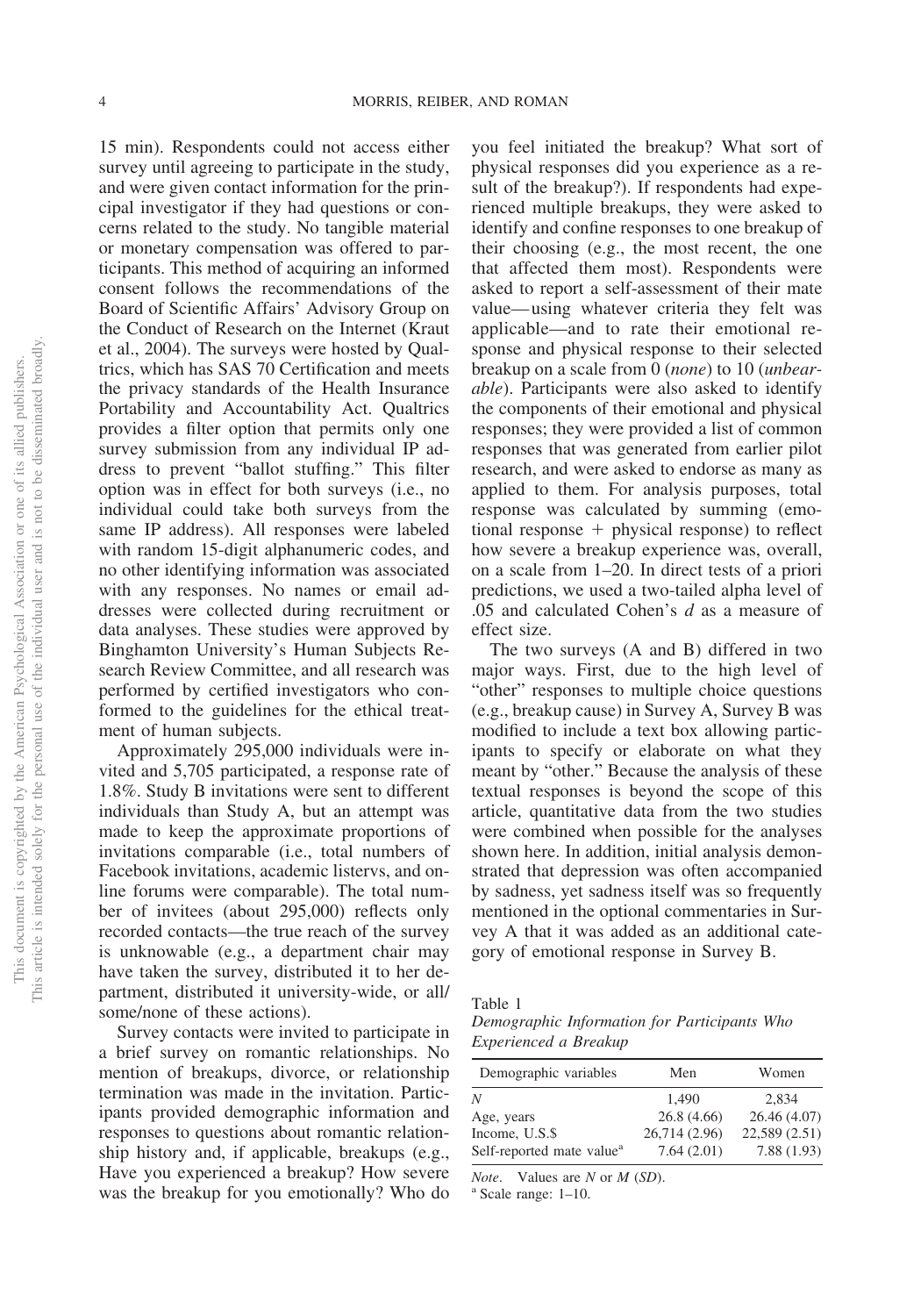|       | Exclusively<br>heterosexual | Mostly<br>heterosexual | <b>Bisexual</b> | Mostly<br>homosexual | Exclusively<br>homosexual | Asexual <sup>a</sup> | Other |
|-------|-----------------------------|------------------------|-----------------|----------------------|---------------------------|----------------------|-------|
| Men   | 72%                         | $1\%$                  | 5%              | 2%                   | 7%                        | 1%                   | $2\%$ |
| Women | 61%                         | 21%                    | 8%              | 2%                   | 3%                        | 3%                   | $2\%$ |

Table 2 *Distribution of Male and Female Self-Reported Sexual Orientation*

<sup>a</sup> From the Asexual Visibility and Education Network: "Asexuals may regard other people as aesthetically attractive without feeling sexual attraction to them. Some asexual people also experience the desire of being romantically attracted to other people without it being sexual" (Asexual Visibility and Education Network, n.d.).

#### **Results**

Of the approximately 295,000 invited individuals, 5,705 participated. These individuals represented 96 countries and all 20 of the of the U.S. Census Bureau occupation types. Only 38% of respondents were undergraduate or graduate students. The five countries with the most respondents were the United States (63%), India (7%), Canada (5%), and the United Kingdom and Germany (3% each); the remaining 91 countries represented only 19% of respondents. Demographic information on survey participants can be seen in Table 1. Both samples included individuals from all sexual orientations self-selected from the following choices: exclusively heterosexual, mostly heterosexual, bisexual, mostly homosexual, exclusively homosexual, asexual, and other. The proportion of self-selected sexual orientation of respondents can be seen in Table 2. The PRG experiences of this substantial population are the topic of a forthcoming publication.

Respondents reported self-assessments of mate value on a scale from 1–10, with 10 being highest. Men  $(N = 1,092)$  reported a mean mate value of 7.54 (*SD* = 1.95, *Mdn* = 8); women ( $N = 1,756$ ) reported a mean mate value of 7.84  $(SD = 1.81,$  $Mdn = 8$ ). In this sample, over 90% of individuals rated themselves as  $7+$  on a 10-point Mate Value Scale, which rendered that metric unusable in our analyses. Across both surveys, 2,834 women (84%) and 1,490 men (79%) reported experiencing a breakup. Of these, 2,318 women (82%) and 1,159 men (78%) experienced multiple breakups. Of those who had experienced multiple breakups, women experienced an average of 4.10 (*SD* 2.58) and men, 3.86 ( $SD = 2.22$ ). These respondents were asked to address one breakup of their choosing for the remainder of the survey queries. The length of these selected relationships averaged 2.9 years  $(SD = 2.68)$  for women  $(N =$ 2,813) and 2.51 years  $(SD = 2.47)$  for men  $(N =$ 

1,482),  $t = 4.576$  (4,158),  $p < .001$ . Responses addressing relationship length were not submitted by .07% of women and .05% of men. For women  $(N = 2,695)$ , the mean level of emotional response was 6.84 ( $SD = 2.52$ ) and for men ( $N = 1,409$ ), 6.58 (*SD* = 2.58),  $t(4102) = 3.115$ ,  $p = .002$ ,  $d =$ .102. This difference was statistically significant, but with a very small effect size. Physical response levels were lower overall; the mean PR for women  $(N = 2,682)$  was  $4.21$  (*SD* = 2.94) and for men ( $N = 1,398$ ), 3.75 ( $SD = 2.93$ ),  $t(4078) =$ 4.677,  $p < .001$ ,  $d = .157$ . Again, the sex difference was statistically significant, but with a small effect size. The distribution of physical and emotional response levels by all respondents of each sex can be seen in Figure 1. The basic components of emotional and physical responses identified by all male and female respondents are shown in Figure 2. The initiator of the breakup, as reported by all respondents of each sex, is shown in Figure 3. Figure 4 shows emotional, physical, and total response levels.

Respondents to Survey A were asked what caused their breakup.<sup>1</sup> Response options were not mutually exclusive. The results for women  $(N = 1,966)$  and men  $(N = 1,125)$  are shown in Figure 5. The emotional, physical, and total response based on the cause of breakup is shown by sex in Figure 6.

#### **Discussion**

The purpose of this study was to examine evolutionarily informed predictions regarding emotional and physical responses to a breakup—a cluster of correlated responses that we refer to as PRG. We sought to test multiple

<sup>1</sup> Respondents to Survey B were asked to "describe what caused your breakup" in text form only. This resulted in 1,123 responses, totaling 40,752 words. These results require qualitative analyses that are beyond the scope of this initial inquiry.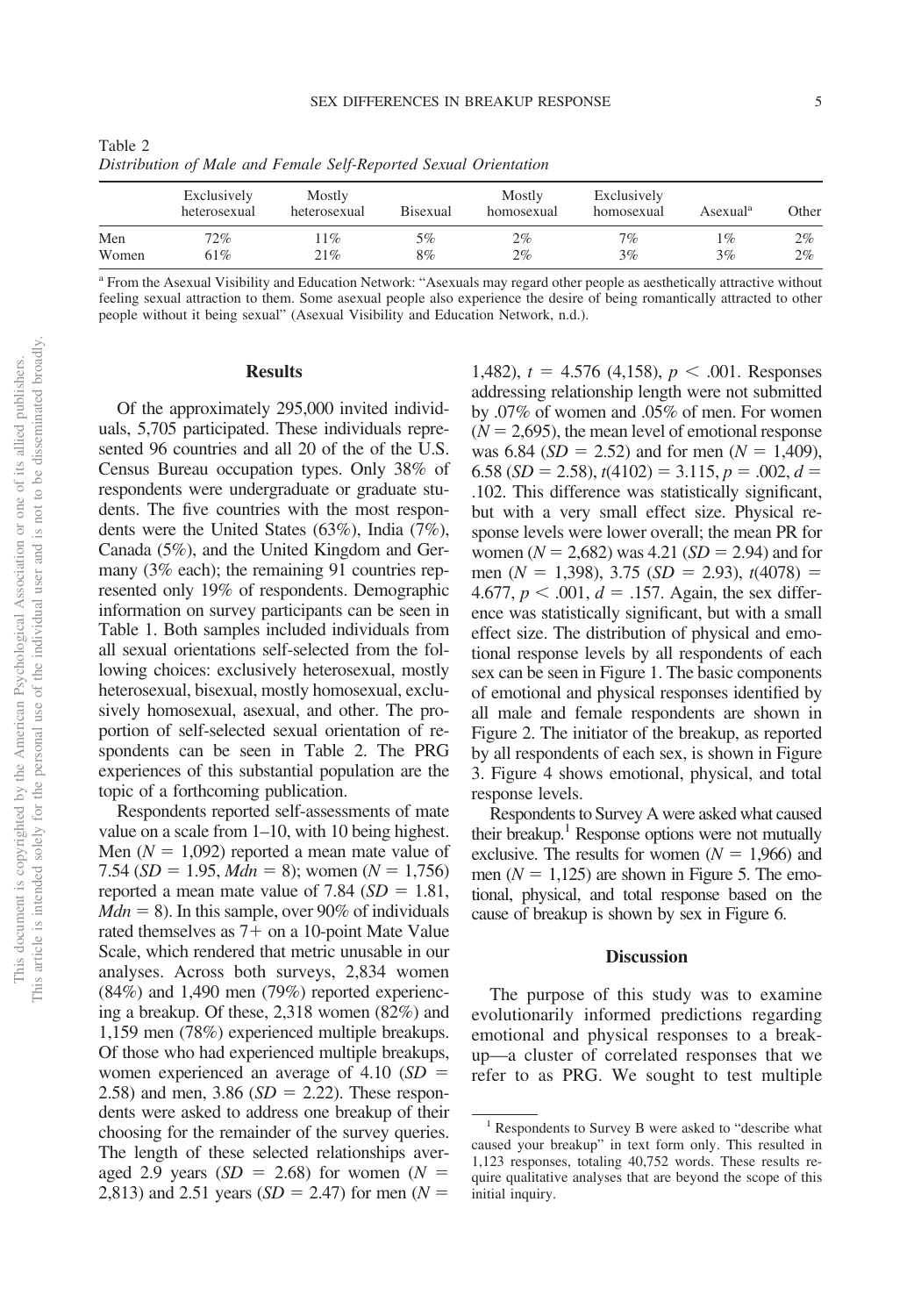

Distribution of Response Levels to a Breakup

*Figure 1.* Distribution of emotional (A) and physical (B) response levels to a breakup, by sex.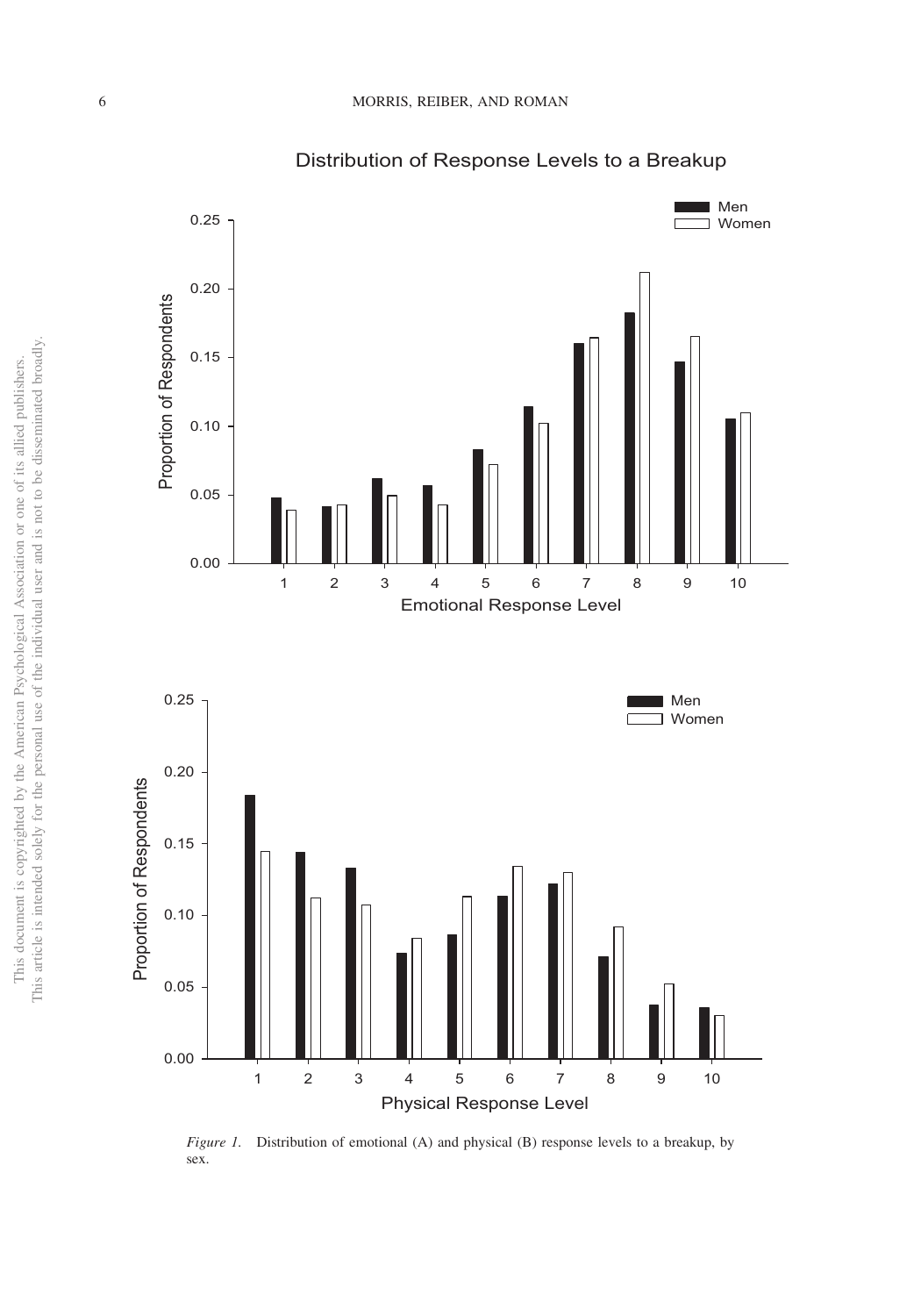#### Component Responses of Those Who Experienced A Breakup



*Figure 2.* Components of emotional (A) and physical responses (B) to a breakup, by sex. The *x* axis legend in panel A is Anger; Anxiety; Depression; Emotional numbness; Fear; General loss of focus; and Inability to function at school or work. The *x* axis legend in panel B is Nausea and/or inability to eat; Panic attacks; Reduced immune system function; Insomnia; and Unwanted weight loss/gain.

predictions of the biological model stemming from the work of Trivers (1972), Symons (1979), and Buss (2003), and looked to replicate or expand on the extant findings.

Nearly three quarters of respondents had experienced a breakup. Of these respondents, an additional three quarters had experienced multiple breakups—roughly four each for both sexes. Because the mean age of respondents of both sexes was approximately 27 years, we conclude that having multiple breakups, relatively early in life, is the norm rather than the exception. This suggests that just as mate attraction, mate guarding, and mate retention tactics are

products of evolution, so too must be PRG itself, as well as a means of mitigating the PRG experience and "moving on." As Fisher (2004) asked: "Why did our ancestors evolve brain links to cause us to hate the one we love? Perhaps because it enabled jilted lovers to extricate themselves and start again" (p. 43).

In most instances, the mean responses to a breakup differed significantly by sex, however, virtually all effect sizes (using Cohen's *d*) were negligible to small. Emotional response to a breakup was substantially more severe than physical response for both sexes, with women expressing significantly higher levels than men in each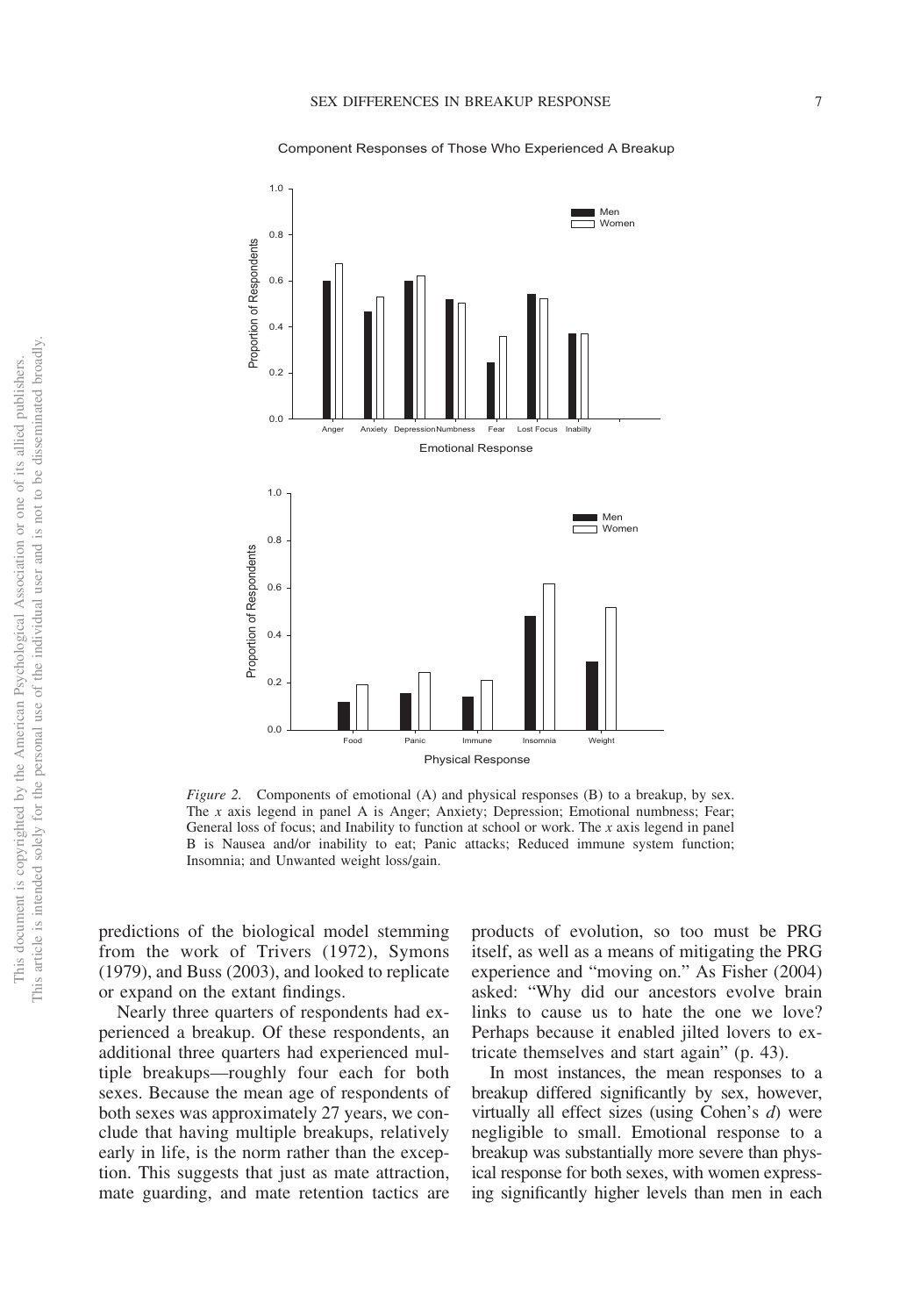

*Figure 3.* Initiator of breakup by sex.  $F(1) = 34.8$ ,  $p < .001$ .

instance. However, the distribution of responses is remarkably similar across the sexes—an occurrence not predicted by a coarse interpretation of the biological model. Equally striking is the intensity of the emotional response for both sexes. Considering that a response level of 0 indicated "no effect" while 10 indicated "unbearable," the median (and mean) response of nearly 7 for both men and women is notable. As with intensity of response, the component responses, both physical and emotional, showed statistically significant variation in most instances, but similar distributions by sex. Important, perhaps predictably, is the higher rate of a "fear" response in women as well as the extremely high rate of insomnia for both men and women. Unwanted weight loss or gain was also far more common in women than men, but if the qualitative analyses mirror our pilot study (Morris & Reiber, 2011), this response will, contrary to the stereotype, involve substantial unwanted weight *loss*.

Women initiated breakups more often than men. Women reported initiating the breakup 39% of the time versus men at 37%, with a mutual decision at 24%. Men reported initiating the breakup 28% of time versus women at 47%, with a mutual decision at 25%. These findings mirror the trend, but to a lesser degree than those found in a 100-year survey of U.S. divorce rates by Brinig and Allen (2000), who found that women initiated the divorce in almost 70% of legal cases. Those who were rejected also suffered significantly higher levels of overall PRG than those who initiated the breakup or in instances where the relationship was dissolved by mutual agreement. However, it should be noted that, regardless of the initiator, the PRG experience was still relatively severe for both parties.

The biological model suggests that infidelity, primarily male, is by far the most common cause of breakups (Symons, 1979; Einon, 1994; Buss & Schmitt, 1993; Drigotas & Barta, 2001; Schmitt et al., 2001). The data from this larger population does not support that argument. "Lack of communication" was selected nearly twice as often as infidelity, by roughly half of men and women as the number one reason for the breakup. However, these causal options were *not* mutually exclusive and, furthermore, the high rate of "other" as a breakup cause clearly demonstrates that the complexity of this phenomenon requires additional study.

This initial investigation into PRG suggests that the topic is one that avails itself to continued study. Although the survey response rates were low (approximately 2%), the sample size is quite large. Also, the attentiveness with which participants engaged the surveys (approximately 87% of participants completed the full survey) and the surfeit of qualitative data gathered from the optional additional comments (over 400,000 words of text) suggest that continued investigation along these lines will provide meaningful information on relationship termination.

#### **Limitations and Future Directions**

Any Internet-based survey presents its own set of limitations. The reach of the surveys in unknowable, and therefore a true response rate is incalculable. However, valuable data *are* at-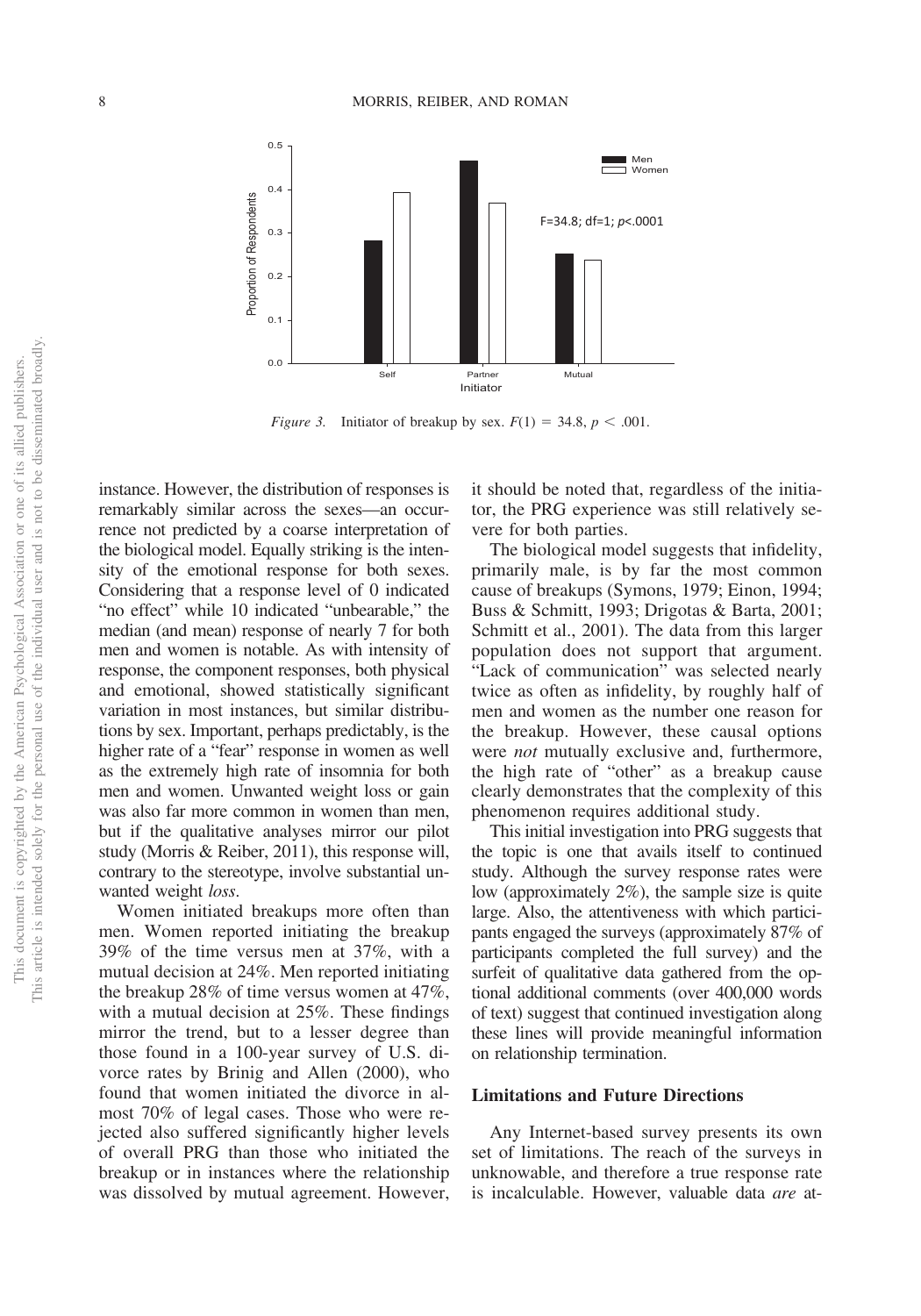

*Figure 4.* Mean (standard deviation) emotional (A), physical (B), and total (C) response levels by initiator of breakup and sex. Panel A:  $F(1) = 1,291.2$ ,  $p < .001$ ; panel B:  $F(1) =$ 855.0,  $p < .001$ ; and panel C:  $F(1) = 1,173.3, p < .001$ .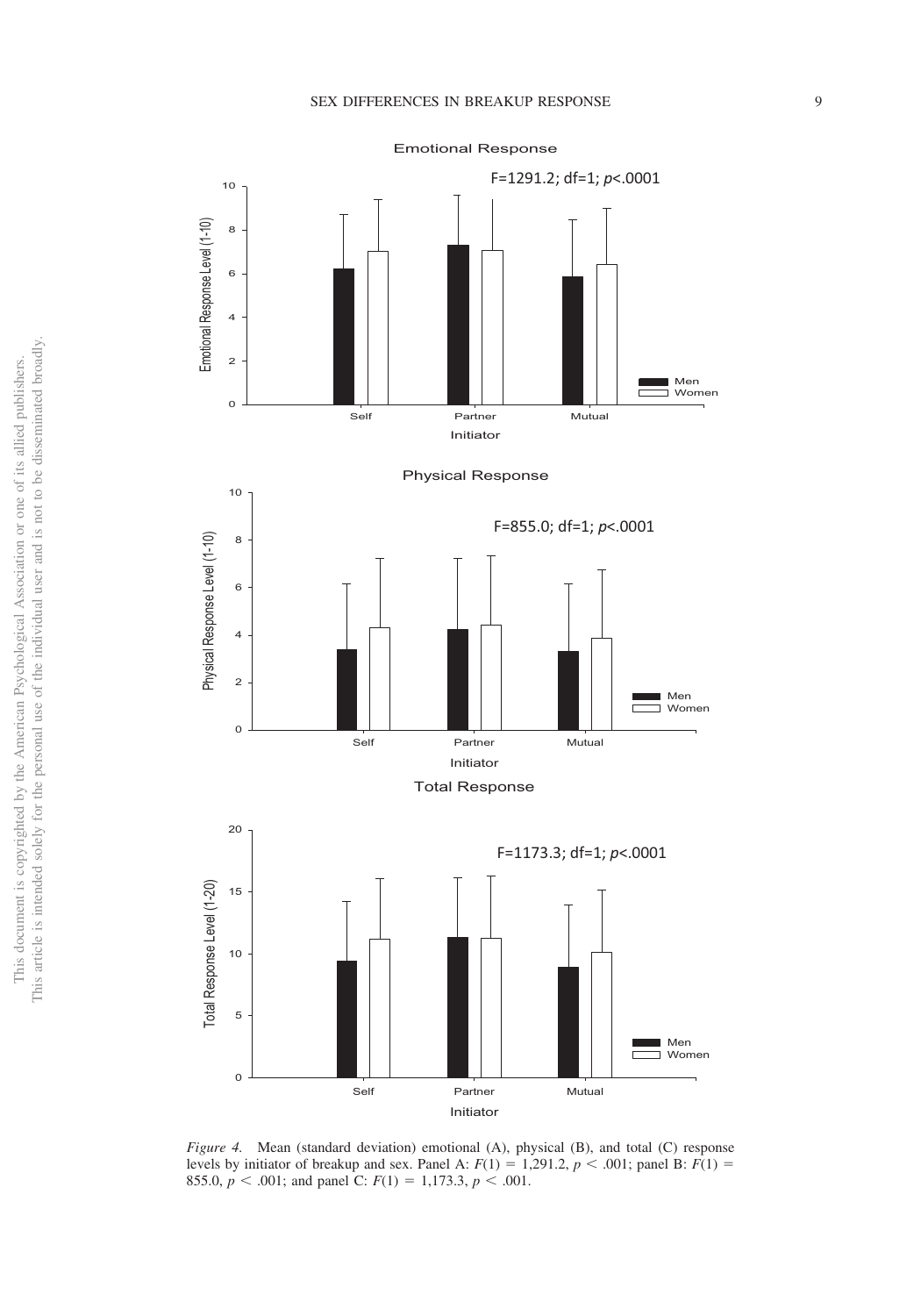

*Figure 5.* Distribution of cause of breakup as reported by sex.  $F(4) = 161.1$ ,  $p < .001$ .

tainable using the Internet if the project is approached in a logical and diligent manner (e.g., be inclusive with the targeting of groups, striving for representative group samples). Moreover, anonymous and confidential Internet-based research is an ideal way to let subjects "speak with their own voice" on sensitive topics (e.g., sexual behavior, pornography use, sexually transmitted infections) without interviewer bias and other dilemmas associated with lab interviews.

In addition, the survey was offered only in English—a conscious choice. Although the survey host service offered thorough translation options, we felt the subject matter and question wording would, literally, get lost in translation. Hence, although 89 countries are represented, the participants were all English speakers. This may alter the true "cross-cultural" nature of the surveys.

As with any survey instrument, particularly one distributed internationally, survey design is fundamental. To ensure that our data captured the reality of participants, our methodology included a pilot survey, an initial survey, and a final survey that were refined at each step to address any issues that appeared. For example, participants spontaneously noted "sadness" so often in the "other" category of Survey A's emotional responses (via optional comments) that we included it as a separate category in Survey B—one that was widely selected (83% of men and 82% of women selected this new category in Survey B). This is a key example of letting subjects speak for themselves.

Mate value clearly plays a major role in any study of this type (Buss & Schmitt, 1993). However, in this sample, over 90% of individuals rated themselves as  $7+$  on a 10-point Mate Value Scale with a median value of 8, which rendered that metric unusable in our analyses. A more sophisticated survey instrument would yield more accurate information that would be particularly valuable as related mate value differences in PRG response.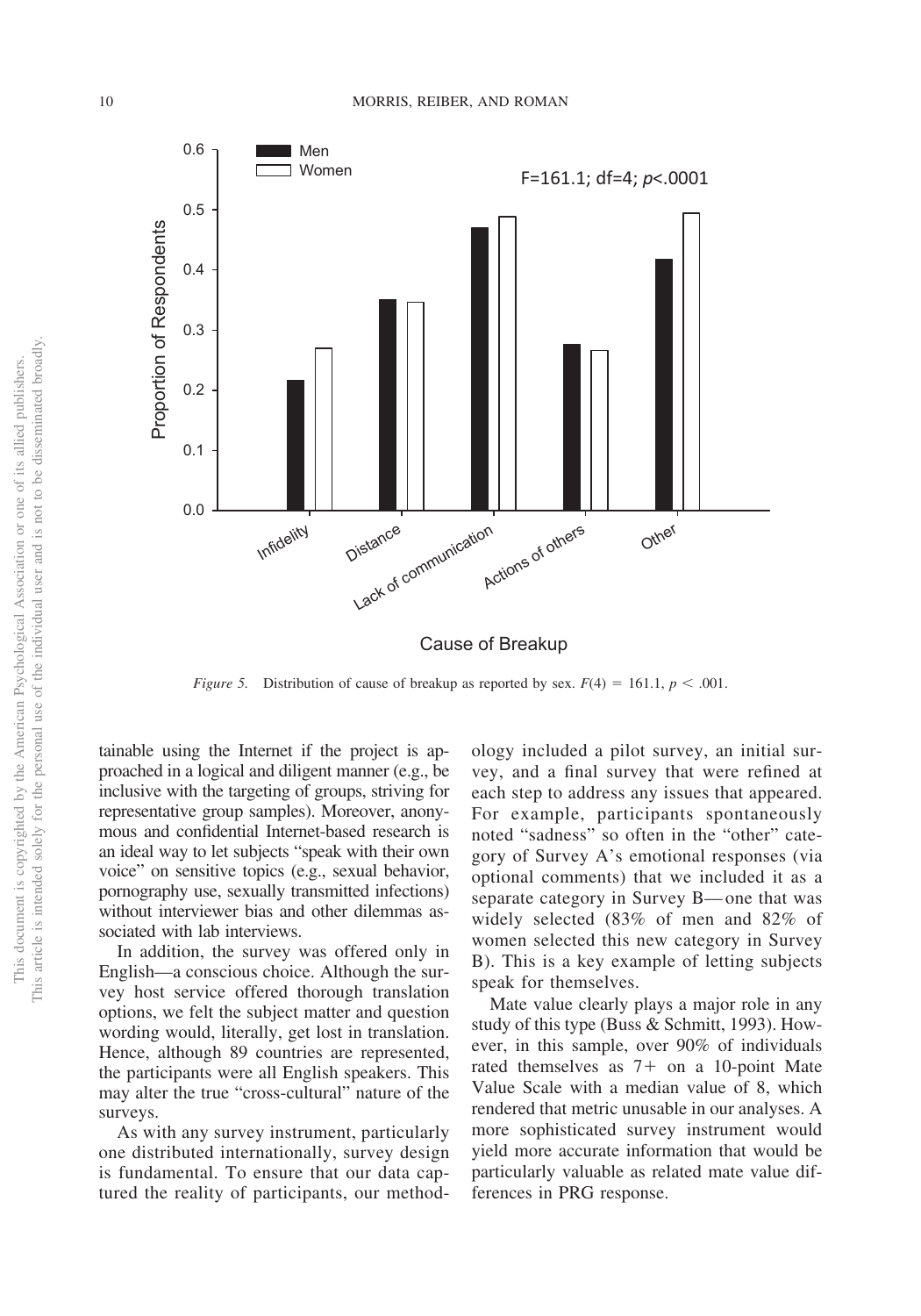

*Figure 6.* Mean (standard deviation) emotional (A), physical (B), and total (C) response levels by cause of breakup and sex. Panel A:  $F(1) = 8,973.1, p < .001$ ; panel B:  $F(1) = 532.8$ ,  $p < .001$ ; and panel C:  $F(1) = 1,3212.7, p < .001$ .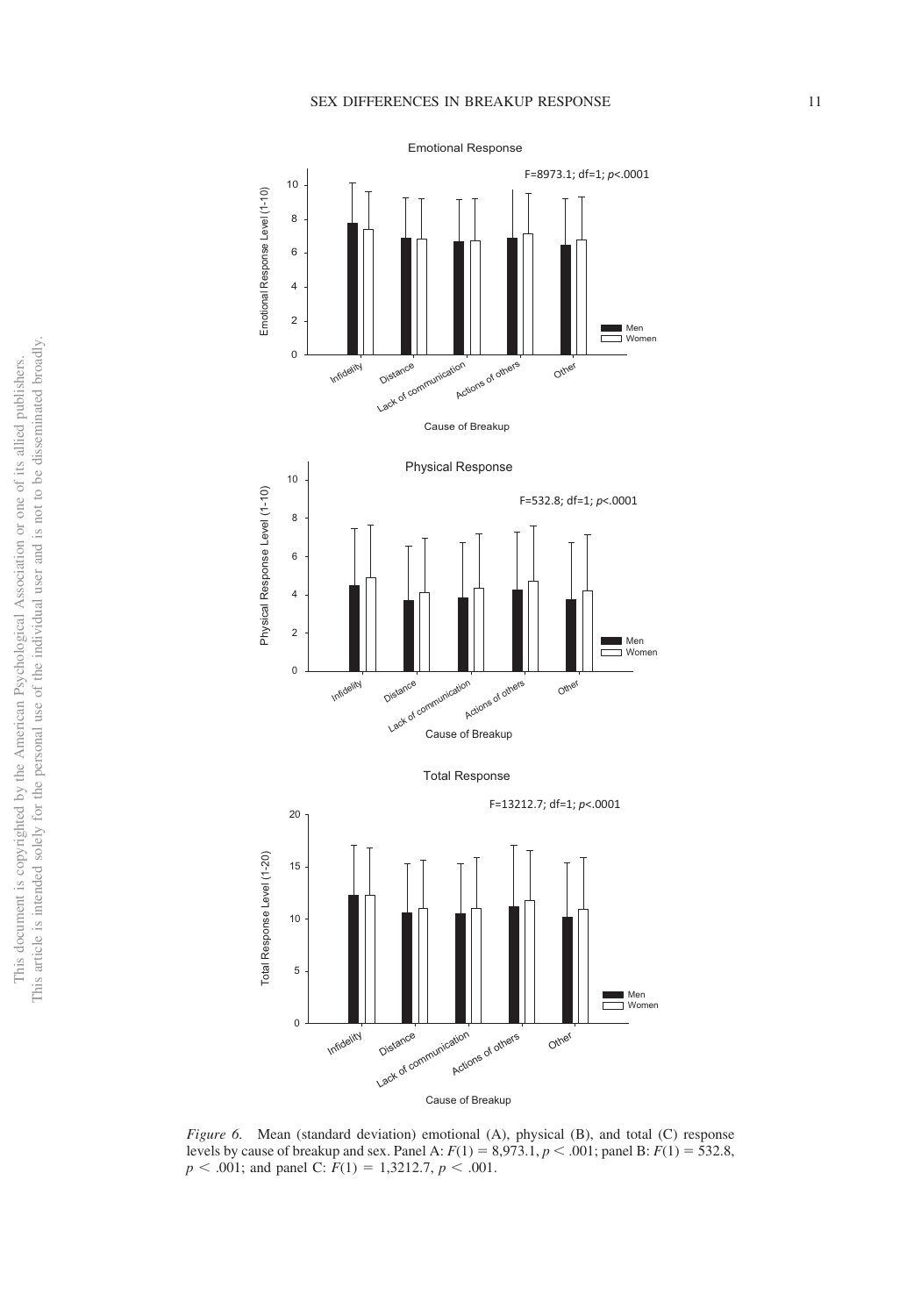Lastly, as with any study of this scope on a complex human behavior, more questions were raised than were answered. Other lines of inquiry are apparent and immediate:

- 1. Will the information gathered vary and/or be correlated with complex identities (e.g., relationship history, life history stage, sexual identity)?
- 2. Does the PRG experience vary crossculturally and, if so, in what ways?
- 3. A pilot study (Morris & Reiber, 2011) demonstrated that men and women may "feel" a breakup in similar ways, but their postbreakup behavior varies dramatically. Will this finding be replicated in this wider sample?
- 4. What is causing the "second peak" in physical response levels? Is it individualbased (e.g., a result of attachment style, relationship history, age) or relationshipbased (e.g., dependent on the cause of the breakup)?
- 5. Of particular importance as this project moves beyond simple sex differences is whether intrasexual variation in PRG response may be more significant than intersexual variation in both intensity and expression.
- 6. Lastly, in our pilot study and both iterations of the survey reported here, women consistently participated nearly three times as often as did men. How do we gather more information on the experiences of men, and what will we find? Are they the epitome of the "promiscuous male" who has so little investment in relationships that they have no response to a breakup and thus no reason to participate in such a study? Are they examples of the purported "loser male" who has limited access to a romantic partner?

We suggest that men who recover quickly from a breakup while experiencing low levels of PRG may be those who possess sufficient resources so that future mates will readily choose them. Males who have low resources and are unlikely to be selected by "choosey women" should experience severe and longlasting PRG. However, by expressing a strong negative response to a breakup, a man may be signaling to rivals and potential future partners that he expects to have a difficult time

acquiring a new mate—a behavior that is, evolutionarily, harmful to reproductive success. Therefore, the most adaptive behavior for men who have experienced a recent breakup may be to behave as if the breakup has not affected them—men who are "winners" would not care about the breakup because they would have the ability to quickly move on to another relationship. Conversely, or perhaps for this very reason, is it possible that a portion of the male population suffers PRG so severely that they are unable even to consider participation in any such study that addresses a past romantic failure?

#### **References**

- Archer, J. (1999). The function of grief. In J. Archer, *The nature of grief: The evolution and psychology of reactions to loss* (pp. 57–62). New York, NY: Routledge.
- Bakermans-Kranenburg, M. J., & van IJzendoora, M. H. (1997). Adult attachment and the break-up of romantic relationships. *Journal of Divorce and Remarriage, 27,* 121–139.
- Barbara, A. M., & Dion, K. L. (2000). Breaking up is hard to do, especially for strongly "preoccupied" lovers. *Journal of Loss and Trauma, 5,* 315–342.
- Battaglia, D. M., Richard, F. D., Datteri, D. L., & Lord, C. G. (1998). Breaking up is (relatively) easy to do: A script for the dissolution of close relationships. *Journal of Social and Personal Relationships, 15,* 829–845.
- Bevvino, D. L., & Sharkin, B. S. (2003). Divorce adjustment as a function of finding meaning and gender differences. *Journal of Divorce & Remarriage, 39,* 81–97. http://dx.doi.org/10.1300/ J087v39n03\_04
- Boelen, P. A., & Reijntjes, A. (2009). Negative cognitions in emotional problems following romantic relationship break-ups. *Stress and Health, 25,* 11–19.
- Brinig, M. F., & Allen, D. W. (2000). 'These boots are made for walking': Why most divorce filers are women. *American Law and Economics Review, 2,* 126–169.
- Buss, D. M. (2003). *The evolution of desire: Strategies of human mating*. New York, NY: Basic Books.
- Buss, D. M., & Schmitt, D. P. (1993). Sexual strategies theory: An evolutionary perspective on human mating. *Psychological Review, 100,* 204–232. http://dx.doi.org/10.1037/0033-295X.100.2.204
- Buss, D. M., & Shackelford, T. K. (2008). Attractive women want it all: Good genes, economic investment, parenting proclivities, and emotional commitment. *Evolutionary Psychology, 6,* 134–146.